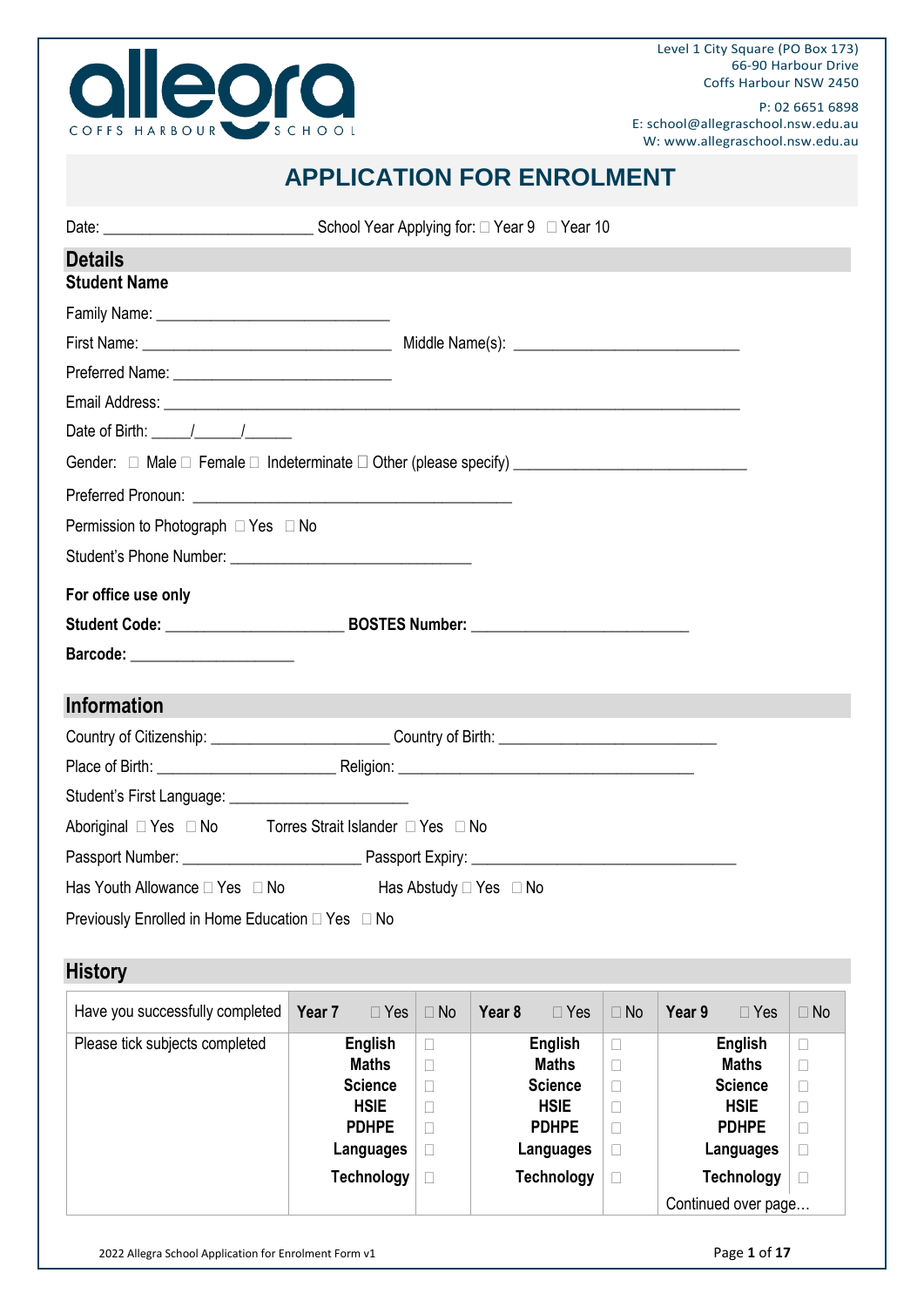

|                                                                                                                                                                     | Year 7                                                                                                                                               |                            | Year 8                                                                                                                                                      |                                                | Year 9                                                                                                                                               |                                 |
|---------------------------------------------------------------------------------------------------------------------------------------------------------------------|------------------------------------------------------------------------------------------------------------------------------------------------------|----------------------------|-------------------------------------------------------------------------------------------------------------------------------------------------------------|------------------------------------------------|------------------------------------------------------------------------------------------------------------------------------------------------------|---------------------------------|
| Please tick subjects completed                                                                                                                                      | <b>Creative Arts</b><br><b>Dance</b><br>Drama<br><b>Music</b><br>Photography &<br><b>Digital Media</b><br><b>Visual Arts</b><br><b>Visual Design</b> | П<br>П<br>П<br>□<br>П<br>П | <b>Creative Arts</b><br><b>Dance</b><br><b>Drama</b><br><b>Music</b><br>Photography &<br><b>Digital Media</b><br><b>Visual Arts</b><br><b>Visual Design</b> | П<br>П<br>$\Box$<br>$\Box$<br>$\Box$<br>$\Box$ | <b>Creative Arts</b><br>Dance<br><b>Drama</b><br><b>Music</b><br>Photography &<br><b>Digital Media</b><br><b>Visual Arts</b><br><b>Visual Design</b> | П<br>П<br>П<br>□<br>П<br>$\Box$ |
| Please indicate name of School/s where Years 7, 8 and/or 9 were completed (feedback will be received from schools to<br>$\text{confirm}$ :                          |                                                                                                                                                      |                            |                                                                                                                                                             |                                                |                                                                                                                                                      |                                 |
|                                                                                                                                                                     |                                                                                                                                                      |                            |                                                                                                                                                             |                                                |                                                                                                                                                      |                                 |
| Start Date: _____/_________________ End Date: _____/__________________ Expelled or Suspended □ Yes □ No                                                             |                                                                                                                                                      |                            |                                                                                                                                                             |                                                |                                                                                                                                                      |                                 |
| For office use only Records Received $\Box$ Yes $\Box$ No                                                                                                           |                                                                                                                                                      |                            |                                                                                                                                                             |                                                |                                                                                                                                                      |                                 |
| <b>Additional Fields</b><br>Is Repeating Current Year on Enrolment $\Box$ Yes $\Box$ No<br><b>Confidential</b>                                                      |                                                                                                                                                      |                            |                                                                                                                                                             |                                                |                                                                                                                                                      |                                 |
| Is Student Subject to Any Court Order □ Yes □ No                                                                                                                    |                                                                                                                                                      |                            |                                                                                                                                                             |                                                |                                                                                                                                                      |                                 |
| <b>Medical Data</b>                                                                                                                                                 |                                                                                                                                                      |                            |                                                                                                                                                             |                                                |                                                                                                                                                      |                                 |
| Has Disability □ Yes □ No                                                                                                                                           |                                                                                                                                                      |                            |                                                                                                                                                             |                                                |                                                                                                                                                      |                                 |
| Has Medical Condition □ Yes □ No                                                                                                                                    |                                                                                                                                                      |                            |                                                                                                                                                             |                                                |                                                                                                                                                      |                                 |
| Vaccinations/ Immunisations □ Yes □ No<br>Learning Difficulties Analysis Completed (Pages 7&8) □ Yes □ No<br>Medical History Analysis Completed (Page 9) □ Yes □ No |                                                                                                                                                      |                            |                                                                                                                                                             |                                                |                                                                                                                                                      |                                 |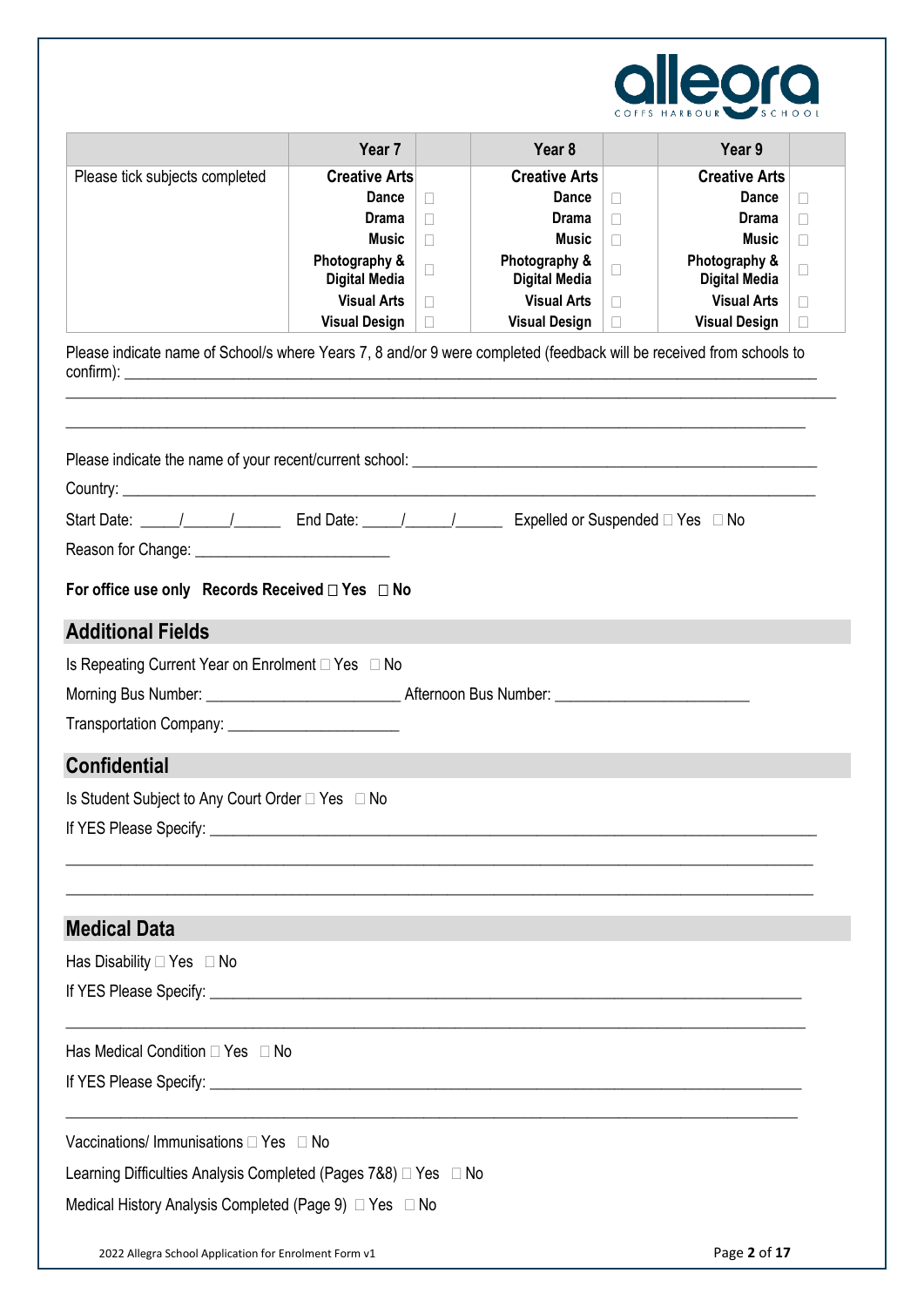

| <b>Medical Practice Details:</b>                                                                                                                                                                                               |                                                                           |                                       |  |
|--------------------------------------------------------------------------------------------------------------------------------------------------------------------------------------------------------------------------------|---------------------------------------------------------------------------|---------------------------------------|--|
|                                                                                                                                                                                                                                |                                                                           |                                       |  |
|                                                                                                                                                                                                                                |                                                                           |                                       |  |
|                                                                                                                                                                                                                                |                                                                           |                                       |  |
| Permission to Self-Administer Over the Counter Medicine:                                                                                                                                                                       |                                                                           |                                       |  |
| Salbutamol (Ventolin) □ Yes □ No                                                                                                                                                                                               |                                                                           |                                       |  |
| Paracetamol (Panadol) □ Yes □ No                                                                                                                                                                                               |                                                                           |                                       |  |
| Ibuprofen/ Nurofen (Not for asthmatics) □ Yes □ No                                                                                                                                                                             |                                                                           |                                       |  |
| Antihistamine (Claratyne) □ Yes □ No                                                                                                                                                                                           |                                                                           |                                       |  |
|                                                                                                                                                                                                                                |                                                                           |                                       |  |
|                                                                                                                                                                                                                                |                                                                           |                                       |  |
|                                                                                                                                                                                                                                |                                                                           |                                       |  |
|                                                                                                                                                                                                                                |                                                                           |                                       |  |
| Ambulance Cover □ Yes □ No Ambulance Cover Provider: ___________________________                                                                                                                                               |                                                                           |                                       |  |
| <b>Contact and Household Details</b>                                                                                                                                                                                           |                                                                           |                                       |  |
| <b>Parent/Guardian Contact 1</b>                                                                                                                                                                                               |                                                                           |                                       |  |
|                                                                                                                                                                                                                                |                                                                           |                                       |  |
| Title: Mr/Mrs/Ms/Dr (Please circle)                                                                                                                                                                                            |                                                                           |                                       |  |
|                                                                                                                                                                                                                                |                                                                           |                                       |  |
|                                                                                                                                                                                                                                |                                                                           |                                       |  |
| Date of Birth: $\frac{1}{\sqrt{1-\frac{1}{2}}}\left  \frac{1}{\sqrt{1-\frac{1}{2}}}\right $                                                                                                                                    | Gender: Male □ Female □                                                   |                                       |  |
|                                                                                                                                                                                                                                | Residential Household for This Student $\Box$ Yes $\Box$ Shared $\Box$ No |                                       |  |
|                                                                                                                                                                                                                                |                                                                           |                                       |  |
|                                                                                                                                                                                                                                |                                                                           |                                       |  |
| Mailing Address: Universe of the Address of the Address of the Address of the Address of the Address of the Address of the Address of the Address of the Address of the Address of the Address of the Address of the Address o |                                                                           |                                       |  |
|                                                                                                                                                                                                                                |                                                                           |                                       |  |
|                                                                                                                                                                                                                                |                                                                           |                                       |  |
|                                                                                                                                                                                                                                |                                                                           |                                       |  |
| Is a Primary Contact $\Box$ Yes $\Box$ No                                                                                                                                                                                      |                                                                           | Is an Emergency Contact □ Yes □ No    |  |
| Authorised to Pick up $\Box$ Yes $\Box$ No                                                                                                                                                                                     |                                                                           | Day to Day Care □ Yes □ No            |  |
| Long Term Care □ Yes □ No                                                                                                                                                                                                      |                                                                           | Household Billing Address: □ Yes □ No |  |
| Aboriginal $\Box$ Yes $\Box$ No                                                                                                                                                                                                | Torres Strait Islander □ Yes □ No                                         |                                       |  |
|                                                                                                                                                                                                                                |                                                                           |                                       |  |
|                                                                                                                                                                                                                                |                                                                           |                                       |  |
|                                                                                                                                                                                                                                |                                                                           |                                       |  |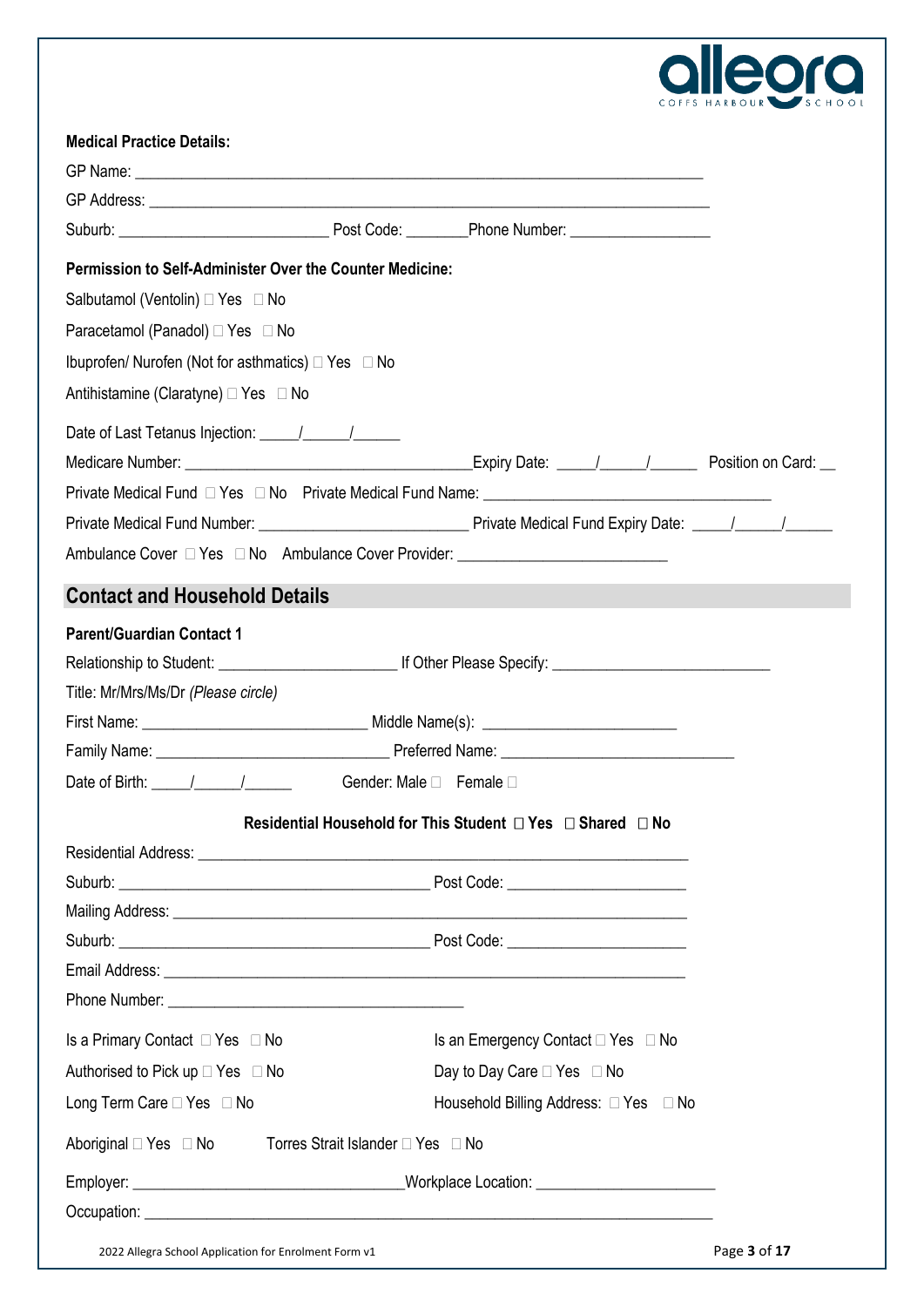

| <b>Parent/Guardian Contact 2</b>                    |                                                                                                                                                                                                                                      |  |  |  |
|-----------------------------------------------------|--------------------------------------------------------------------------------------------------------------------------------------------------------------------------------------------------------------------------------------|--|--|--|
|                                                     |                                                                                                                                                                                                                                      |  |  |  |
| Title: Mr/Mrs/Ms/Dr (Please circle)                 |                                                                                                                                                                                                                                      |  |  |  |
|                                                     |                                                                                                                                                                                                                                      |  |  |  |
|                                                     |                                                                                                                                                                                                                                      |  |  |  |
| Date of Birth: / / / Gender: Male □ Female □        |                                                                                                                                                                                                                                      |  |  |  |
|                                                     | Residential Household for This Student □ Yes □ Shared □ No                                                                                                                                                                           |  |  |  |
|                                                     |                                                                                                                                                                                                                                      |  |  |  |
|                                                     |                                                                                                                                                                                                                                      |  |  |  |
|                                                     |                                                                                                                                                                                                                                      |  |  |  |
|                                                     |                                                                                                                                                                                                                                      |  |  |  |
|                                                     |                                                                                                                                                                                                                                      |  |  |  |
|                                                     |                                                                                                                                                                                                                                      |  |  |  |
| Is a Primary Contact $\Box$ Yes $\Box$ No           | Is an Emergency Contact $\Box$ Yes $\Box$ No                                                                                                                                                                                         |  |  |  |
| Authorised to Pick up $\Box$ Yes $\Box$ No          | Day to Day Care □ Yes □ No                                                                                                                                                                                                           |  |  |  |
| Long Term Care □ Yes □ No                           | Household Billing Address: □ Yes □ No                                                                                                                                                                                                |  |  |  |
| Aboriginal DYes DNo Torres Strait Islander DYes DNo |                                                                                                                                                                                                                                      |  |  |  |
|                                                     |                                                                                                                                                                                                                                      |  |  |  |
|                                                     | Occupation: <u>contract the contract of the contract of the contract of the contract of the contract of the contract of the contract of the contract of the contract of the contract of the contract of the contract of the cont</u> |  |  |  |
| <b>Emergency Contacts</b>                           |                                                                                                                                                                                                                                      |  |  |  |
|                                                     | If we cannot contact you in the event of an emergency please provide contact details of least at two other contacts.                                                                                                                 |  |  |  |
| Contact                                             |                                                                                                                                                                                                                                      |  |  |  |
|                                                     |                                                                                                                                                                                                                                      |  |  |  |
|                                                     | Contact phone 1: __________________________________Contact phone 2: ________________________________                                                                                                                                 |  |  |  |
| Authorised to Pick Up: □ Yes □ No                   |                                                                                                                                                                                                                                      |  |  |  |
| Contact                                             |                                                                                                                                                                                                                                      |  |  |  |
|                                                     |                                                                                                                                                                                                                                      |  |  |  |
|                                                     | Contact phone 1: __________________________________Contact phone 2: ________________________________                                                                                                                                 |  |  |  |
| Authorised to Pick Up: □ Yes □ No                   |                                                                                                                                                                                                                                      |  |  |  |
|                                                     |                                                                                                                                                                                                                                      |  |  |  |
|                                                     |                                                                                                                                                                                                                                      |  |  |  |
|                                                     |                                                                                                                                                                                                                                      |  |  |  |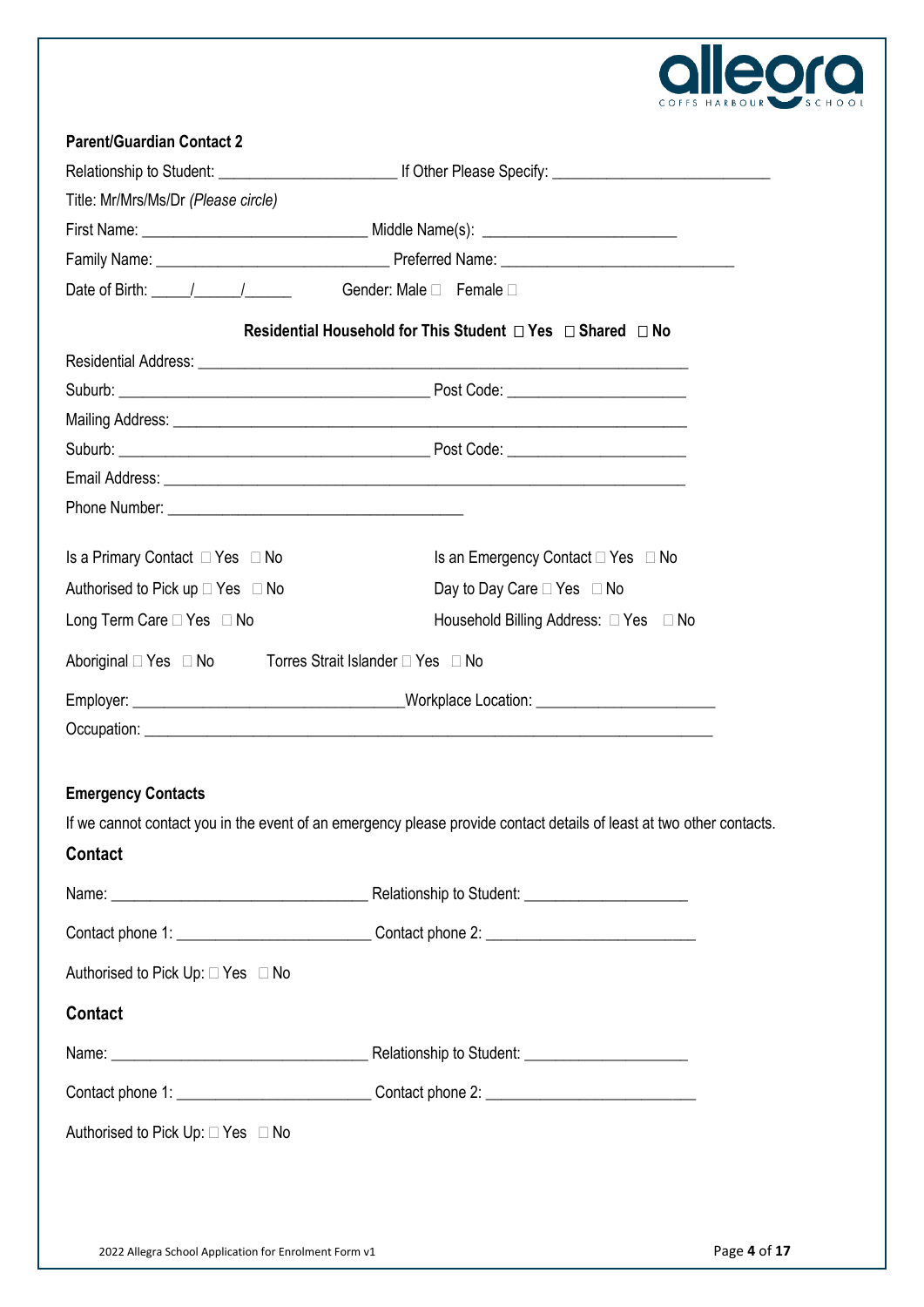

#### **Parent/Guardian – Background Data**

Under the Federal Privacy Act 1988 and the New South Wales Privacy and Personal Information Protection Act 1998, we wish to inform you that the Australian Government collects Student Background Data. This data is to be used by the Australian Curriculum Assessment and Reporting Authority (ACARA) in research addressing the impact of Student Background on School Achievement.

| Does the student or their Parent1/Guardian1/Carer1 or their Parent2/Guardian2/Carer2 speak a language other |  |
|-------------------------------------------------------------------------------------------------------------|--|
| than English at home?                                                                                       |  |

| Language                    | Code | <b>Student</b> | Parent1/Guardian1/Carer1 | Parent2 Guardian2/Carer2 |
|-----------------------------|------|----------------|--------------------------|--------------------------|
| No, English only            | 1201 |                |                          |                          |
| Yes, Other – please specify |      |                |                          |                          |

**What is the highest year of secondary schooling completed for each Parent/Guardian/Carer?** *(For persons who have never attended school, mark 'Year 9 or equivalent or below'.) Mark one box only in each column.* 

|                               | Parent1/Guardian1/Carer1 | Parent2/Guardian2/Carer2 |
|-------------------------------|--------------------------|--------------------------|
| Year 12 or equivalent         |                          |                          |
| Year 11 or equivalent;        |                          |                          |
| Year 10 or equivalent         |                          |                          |
| Year 9 or equivalent or below |                          |                          |

#### **What is the highest post-secondary qualification that each Parent/Guardian/Carer has completed?**  *Mark one box only in each column*.

|                                                    | Parent1/Guardian1/Carer1 | Parent2/Guardian2/Carer2 |
|----------------------------------------------------|--------------------------|--------------------------|
| Bachelor degree or above                           |                          |                          |
| Advanced Diploma/Diploma                           |                          |                          |
| Certificate I to IV (includes a trade certificate) |                          |                          |
| No non-school education                            |                          |                          |

#### **What is the occupation group for each Parent/Guardian/Carer?**

*If the person is not currently in paid work but has had a job in the last 12 months or has retired in the last 12 months, please use the person's last occupation.* 

|                                                                                                                                                                   | Parent1/Guardian1/Carer1 | Parent2/Guardian2/Carer2 |
|-------------------------------------------------------------------------------------------------------------------------------------------------------------------|--------------------------|--------------------------|
| Elected officials, senior executives/manager, management in<br>large business organisation, government administration and<br>defence, and qualified professionals |                          |                          |
| Other business managers/professionals and associate<br>professionals.                                                                                             |                          |                          |
| Tradespeople and advanced/intermediate clerical, office,<br>sales, carer and service staff                                                                        |                          |                          |
| Machine operators, sales/office/service/hospitality staff,<br>assistants, labourers and related workers                                                           |                          |                          |
| Not in paid work in last 12 months                                                                                                                                |                          |                          |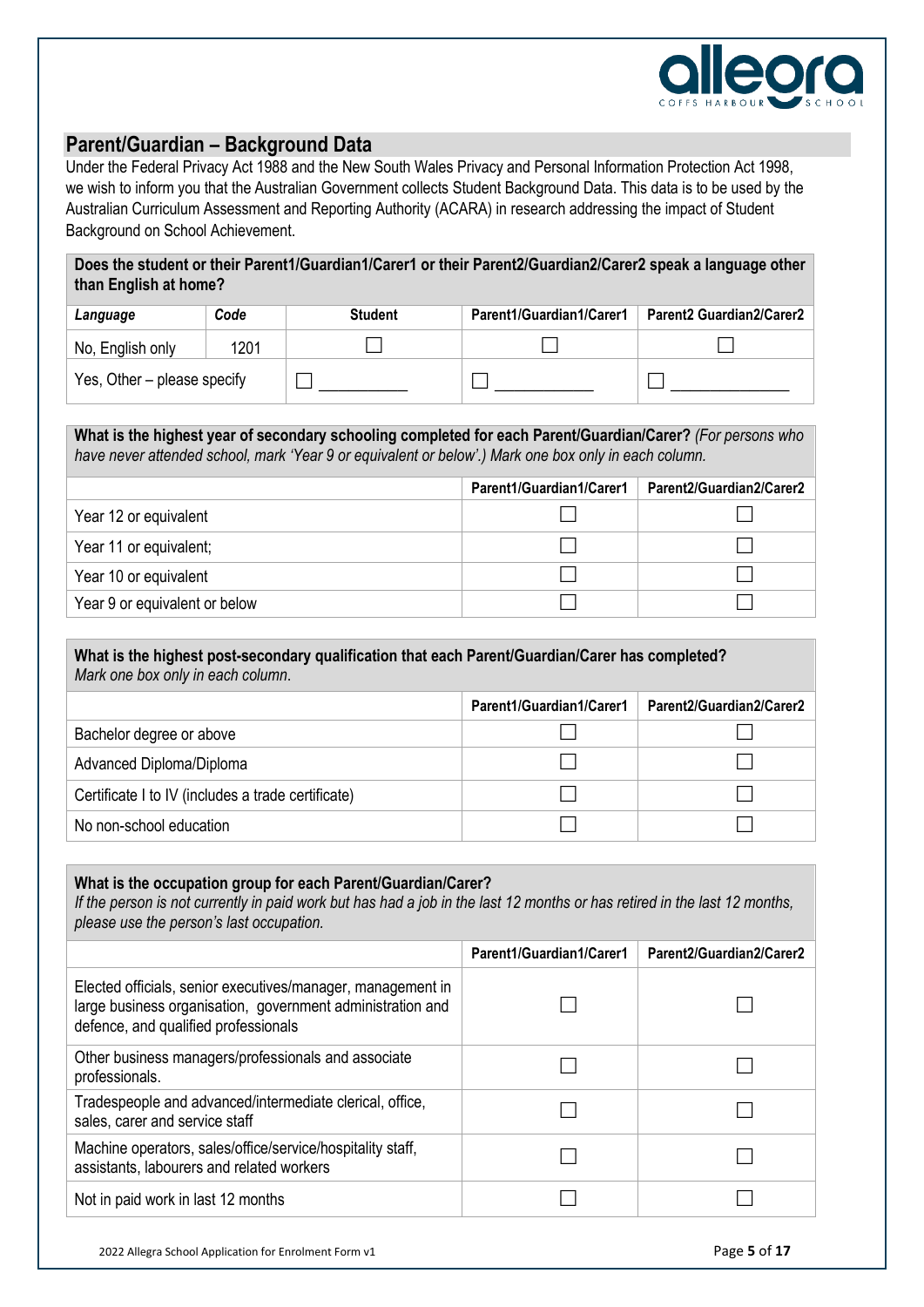

### **Assessment/ Support Details**

| Is the young person is currently receiving assistance from: |  |
|-------------------------------------------------------------|--|
| $\Box$ Psychiatrist                                         |  |
| $\Box$ Psychologist                                         |  |
| $\Box$ Behavioural therapist                                |  |
| $\Box$ Headspace                                            |  |
| $\Box$ Other practitioner                                   |  |
| $\Box$ None                                                 |  |
| If yes - please complete their details below;               |  |
|                                                             |  |
|                                                             |  |
|                                                             |  |
| Current Medications $\Box$ Yes $\Box$ No                    |  |
|                                                             |  |
| Please attach an outline of results or copy of report.      |  |

### **Attachments**

An application will not progress any further until all supporting documents have been provided. If you have difficulty obtaining information, please contact Allegra School Coffs Harbour. Please only attach copies of any reports and certificates.

#### **DO NOT ATTACH ORIGINAL DOCUMENTS.**

Item Attached

- $\Box$  Copy of birth certificate (full or extract) or passport
- □ Copy of Medicare Card
- □ School Reports: Mid-Year and End of Year Reports for Years 7, 8, 9 and 10
- □ Copy of Immunisation History
- □ Learning Difficulties Analysis
- □ Medical History Analysis
- $\Box$  Letter from treating Medical Provider if you ticked yes for:
	- □ Disability/Current Diagnosis
	- Allergy (action plan)
	- □ Assessment/Support Details

#### **Please ensure you have completed all sections**.

A final decision regarding the young person's placement will only be decided AFTER all information required has been provided to the school and an interview with the student has been conducted. Places at Allegra School Coffs Harbour are in high demand. All people applying for a position with the school need to be aware that an application does not automatically entitle the young person a place.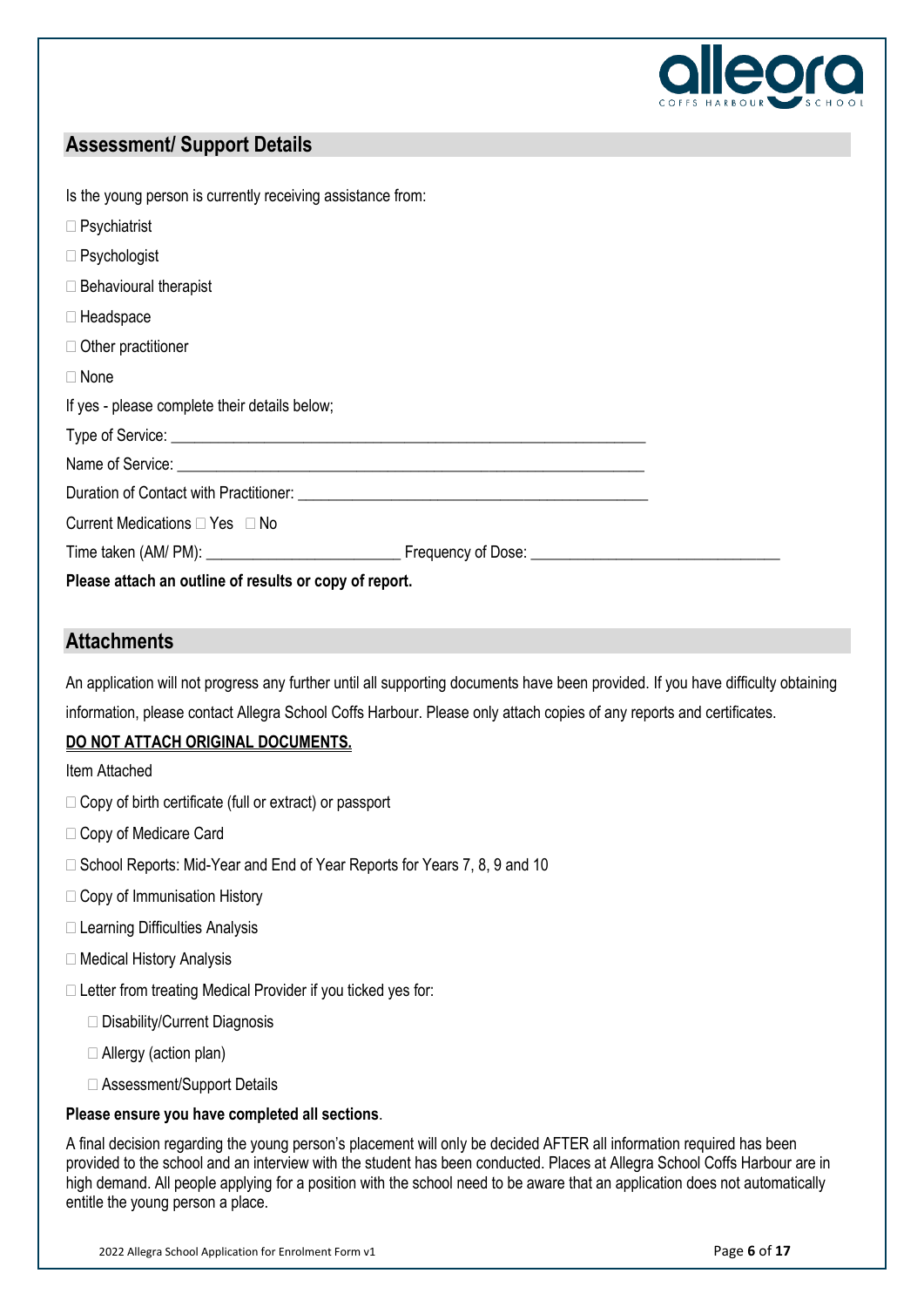

# **Learning Difficulties Analysis**

#### **Has your student been diagnosed with a learning disability?**

| Dyslexia □ Yes □ No                    |  |
|----------------------------------------|--|
| Dyscalculia □ Yes □ No                 |  |
| Dysgraphia $\Box$ Yes $\Box$ No        |  |
| $ADD/ADHD \square Yes \square No$      |  |
| Sensory Processing Disorder □ Yes □ No |  |
| Autism Spectrum Disorder □ Yes □ No    |  |
| Asperger's □ Yes □ No                  |  |
| Other $\Box$ Yes $\Box$ No             |  |
| If YES Please Specify:                 |  |

#### **Are any of these emotional symptoms a problem?**

| Avoidance - Delaying - Procrastination     | Yes/No |
|--------------------------------------------|--------|
| Lost Confidence - Frustrated - Discouraged | Yes/No |
| Shuts Down - Goes Blank - Stares off       | Yes/No |
| Low Effort - Seems Lazy - Takes too Long   | Yes/No |
| Crying - Tantrums - Stubborn               | Yes/No |
| Easily Distracted - Fidgety - Hyperactive  | Yes/No |
| Feels Stupid – Afraid of Failing           | Yes/No |

\_\_\_\_\_\_\_\_\_\_\_\_\_\_\_\_\_\_\_\_\_\_\_\_\_\_\_\_\_\_\_\_\_\_\_\_\_\_\_\_\_\_\_\_\_\_\_\_\_\_\_\_\_\_\_\_\_\_\_\_\_\_\_\_\_\_\_\_\_\_\_\_\_\_\_\_\_\_\_\_\_\_ \_\_\_\_\_\_\_\_\_\_\_\_\_\_\_\_\_\_\_\_\_\_\_\_\_\_\_\_\_\_\_\_\_\_\_\_\_\_\_\_\_\_\_\_\_\_\_\_\_\_\_\_\_\_\_\_\_\_\_\_\_\_\_\_\_\_\_\_\_\_\_\_\_\_\_\_\_\_\_\_\_\_ \_\_\_\_\_\_\_\_\_\_\_\_\_\_\_\_\_\_\_\_\_\_\_\_\_\_\_\_\_\_\_\_\_\_\_\_\_\_\_\_\_\_\_\_\_\_\_\_\_\_\_\_\_\_\_\_\_\_\_\_\_\_\_\_\_\_\_\_\_\_\_\_\_\_\_\_\_\_\_\_\_\_

#### **Does your child experience any of these problems while reading?**

| <b>Comprehension Problems</b>            | Yes/No |
|------------------------------------------|--------|
| Skips Words - Loses Place - Letters Jump | Yes/No |
| Reversals (Saw Was)                      | Yes/No |
| Sight Word Problems                      | Yes/No |
| <b>Decoding Problems</b>                 | Yes/No |
| Fluency - Pronunciation                  | Yes/No |
| Loses Skills                             | Yes/No |
| <b>Fatigues Quickly</b>                  | Yes/No |
| Slow Reading                             | Yes/No |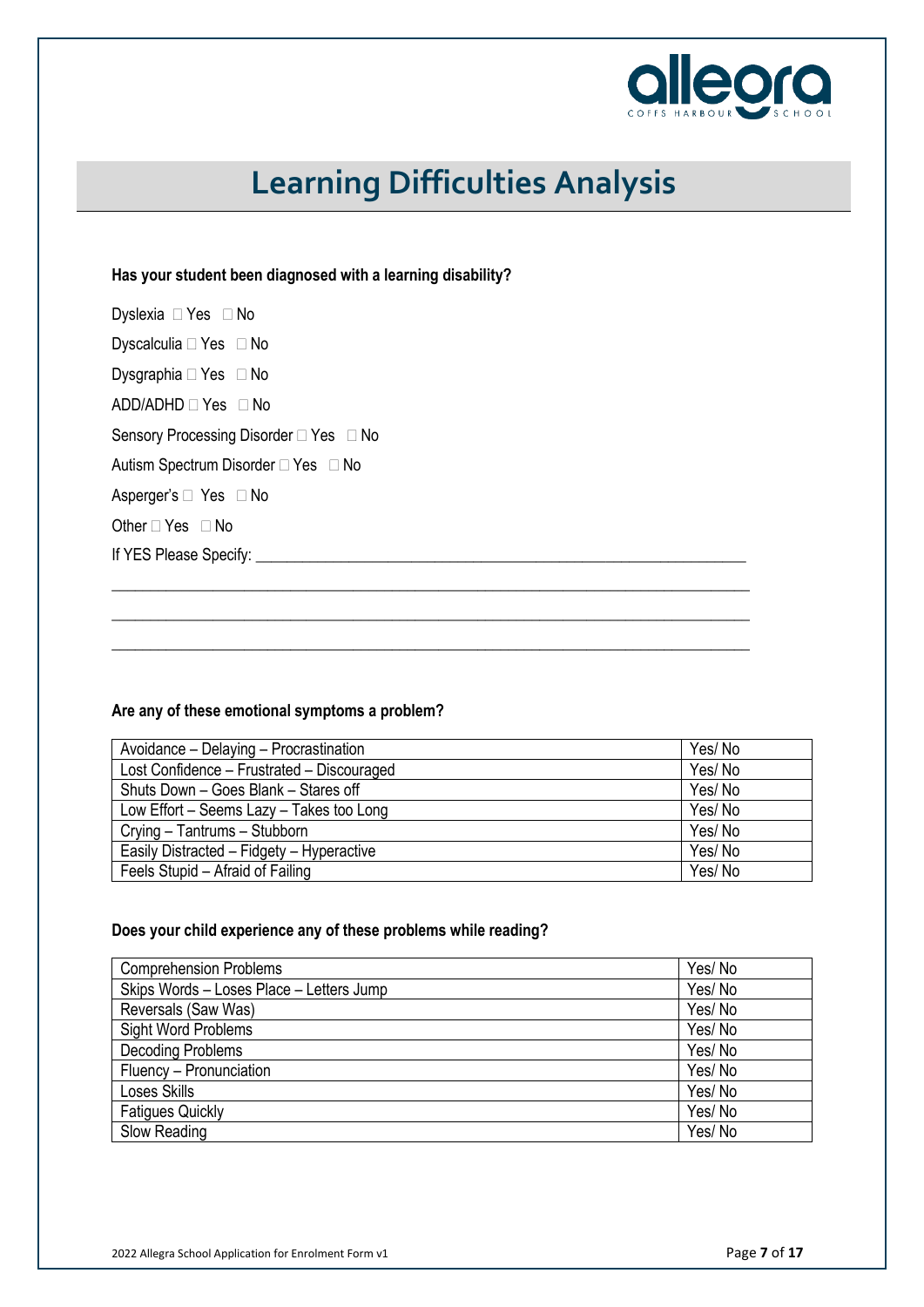

#### **Does your child experience any of these problems while doing math?**

Sloppy Work – Lining up Numbers  $\Box$  Yes  $\Box$  No Loses Skills <sup>Nes</sup> D No Trouble Understanding Math Concepts  $(+, -, 5, 10, etc.) \square$  Yes  $\square$  No Can't Count Change  $\Box$  Yes  $\Box$  No Flips Numbers  $\Box$  Yes  $\Box$  No Difficulty with months, days of the week, or clocks  $\Box$  Yes  $\Box$  No

#### **Does your child experience any of the following writing problems?**

Spelling  $\Box$  Yes  $\Box$  No Trouble getting ideas on paper  $\Box$  Yes  $\Box$  No Sloppy or illegible writing  $\Box$  Yes  $\Box$  No Reversals  $\Box$  Yes  $\Box$  No Writing is slow  $\Box$  Yes  $\Box$  No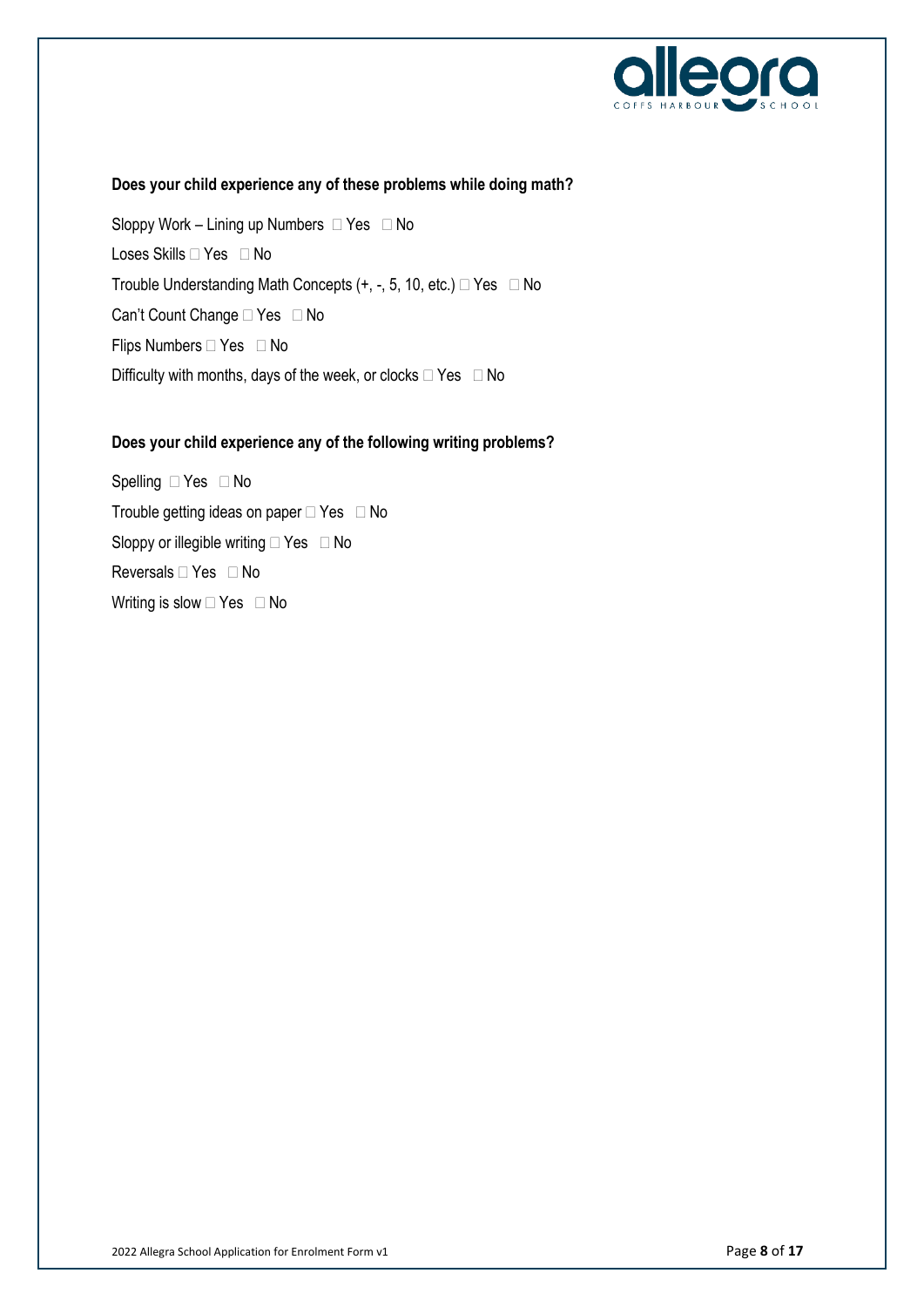

## **Medical History Analysis**

The purpose of this questionnaire is to ensure supervisors are aware of relevant medical history of students in their care.

Please answer the following with a Yes or No

Has your child ever had or do they currently have:

| Asthma                                                            | $\Box$ Yes $\Box$ No |               |
|-------------------------------------------------------------------|----------------------|---------------|
| Frequent or severe attacks of hay fever or allergy                | $\Box$ Yes $\Box$ No |               |
| Frequent colds, sinusitis or bronchitis                           | $\Box$ Yes $\Box$ No |               |
| Collapsed lung                                                    | $\Box$ Yes $\Box$ No |               |
| Claustrophobia or agoraphobia                                     | $\Box$ Yes $\Box$ No |               |
| Epilepsy, seizures, convulsions                                   | $\Box$ Yes $\Box$ No |               |
| Migraine headaches                                                | $\Box$ Yes $\Box$ No |               |
| History of blackouts or fainting                                  | $\Box$ Yes $\Box$ No |               |
| <b>Diabetes</b>                                                   | $\Box$ Yes $\Box$ No |               |
| Inability to perform moderate exercise (e.g. walk 2km in 15 mins) | $\Box$ Yes $\Box$ No |               |
| History of ear or sinus surgery                                   | $\Box$ Yes $\Box$ No |               |
| History of ear disease, hearing loss or problems with balance     | $\Box$ Yes $\Box$ No |               |
| Allergies                                                         | $\Box$ Yes $\Box$ No |               |
| Current skin conditions                                           | $\Box$ Yes           | No.<br>$\Box$ |
|                                                                   |                      |               |

\_\_\_\_\_\_\_\_\_\_\_\_\_\_\_\_\_\_\_\_\_\_\_\_\_\_\_\_\_\_\_\_\_\_\_\_\_\_\_\_\_\_\_\_\_\_\_\_\_\_\_\_\_\_\_\_\_\_\_\_\_\_\_\_\_\_\_\_\_\_\_\_\_\_\_\_\_\_\_\_\_\_ \_\_\_\_\_\_\_\_\_\_\_\_\_\_\_\_\_\_\_\_\_\_\_\_\_\_\_\_\_\_\_\_\_\_\_\_\_\_\_\_\_\_\_\_\_\_\_\_\_\_\_\_\_\_\_\_\_\_\_\_\_\_\_\_\_\_\_\_\_\_\_\_\_\_\_\_\_\_\_\_\_\_

\_\_\_\_\_\_\_\_\_\_\_\_\_\_\_\_\_\_\_\_\_\_\_\_\_\_\_\_\_\_\_\_\_\_\_\_\_\_\_\_\_\_\_\_\_\_\_\_\_\_\_\_\_\_\_\_\_\_\_\_\_\_\_\_\_\_\_\_\_\_\_\_\_\_\_\_\_\_\_\_\_\_ \_\_\_\_\_\_\_\_\_\_\_\_\_\_\_\_\_\_\_\_\_\_\_\_\_\_\_\_\_\_\_\_\_\_\_\_\_\_\_\_\_\_\_\_\_\_\_\_\_\_\_\_\_\_\_\_\_\_\_\_\_\_\_\_\_\_\_\_\_\_\_\_\_\_\_\_\_\_\_\_\_\_

If YES please provide details: **We are all that the set of the set of the set of the set of the set of the set o** 

Any special dietary requirements: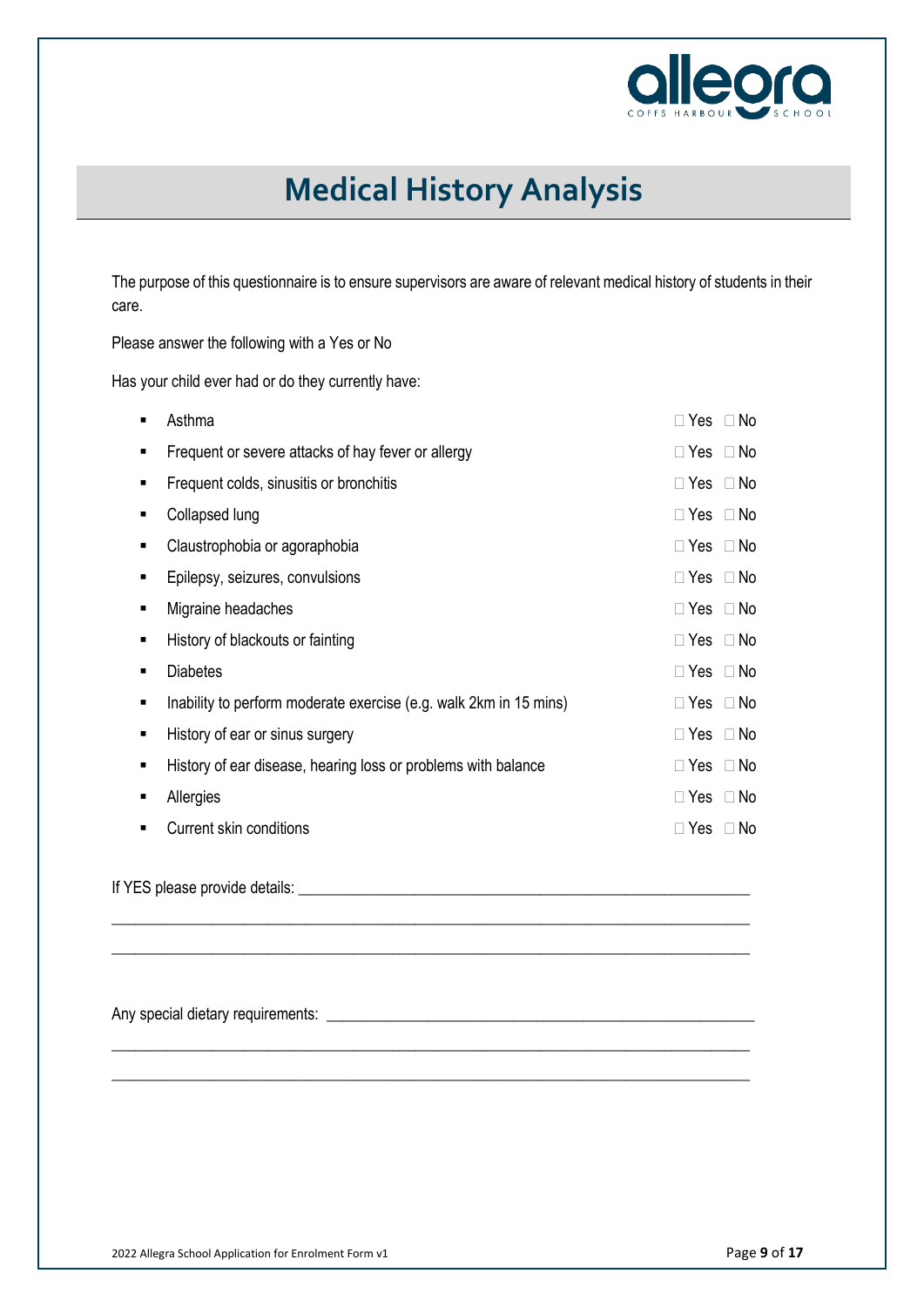

### **Personal Information Protection**

Personal information and medical details are collected so that school staff can develop a medical action plan and provide support for the student. Personal information may be disclosed to health practitioners, schools, support services and other government agencies to support and manage student requirements.

Personal information will be managed in accordance with the Personal Information Protection Act 2004 and may be accessed by the individual to whom it relates on request to the school.

 $\Box$  I certify that the information provided in this form is correct.

 $\Box$  I have read and understood the Personal Information Protection Statement.

| Parent/ Guardian/ Caregiver/ Adult Student                                                                                                                                                                                     |       |  |
|--------------------------------------------------------------------------------------------------------------------------------------------------------------------------------------------------------------------------------|-------|--|
|                                                                                                                                                                                                                                |       |  |
|                                                                                                                                                                                                                                |       |  |
| Student Name: Name: Name and Student Name and Student Name and Student Name and Student Name and Student Name and Student Name and Student Name and Student Name and Student Name and Student Name and Student Name and Studen |       |  |
| Signed:                                                                                                                                                                                                                        | Date: |  |

**Student**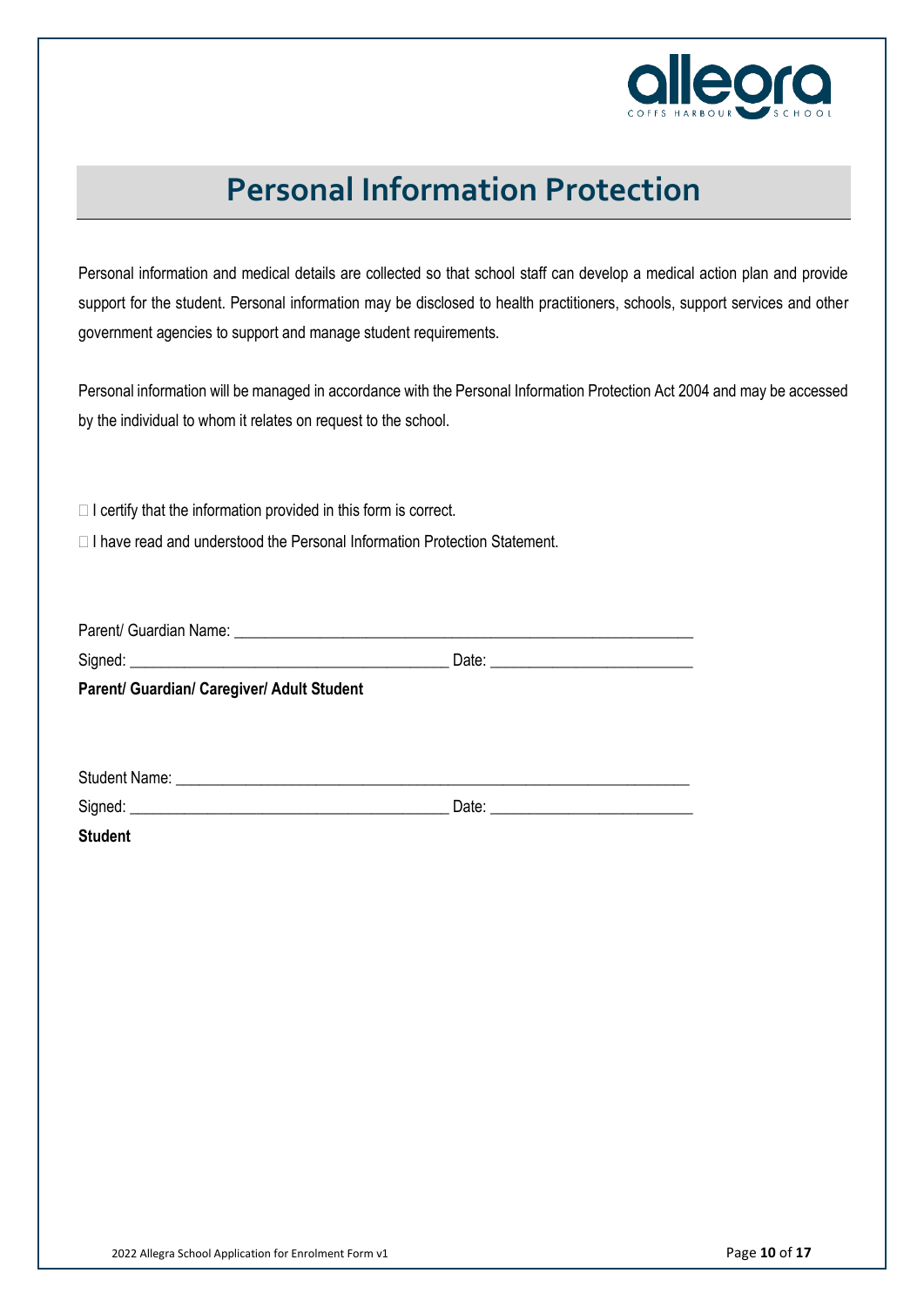

### **Information Release**

From time to time it is necessary for staff from Allegra School Coffs Harbour to access records or information regarding a student so that we may be better placed to support their needs during their enrolment with us. As a general rule if we are to access external information we discuss this need with the student/parents concerned and inform them of the explicit purposes of needing the information. However we are also required to have permission given to us in writing.

Examples of reports which may be required;

- School
- Counsellor
- □ Behavioural Assessment
- □ Health Assessment
- $\Box$  Juvenile Justice
- Case Worker
- Centrelink
- □ Department of Community Services

**I give permission** for Allegra School Coffs Harbour to request or access any records or information which may be required to support the ongoing placement of me /my child at Allegra School Coffs Harbour.

I am aware that all records, reports or case notes will be filed in the student's individual file and will be maintained under the Privacy & Confidentiality Policy, which includes storage in a locked filing cabinet and access granted only to authorised staff.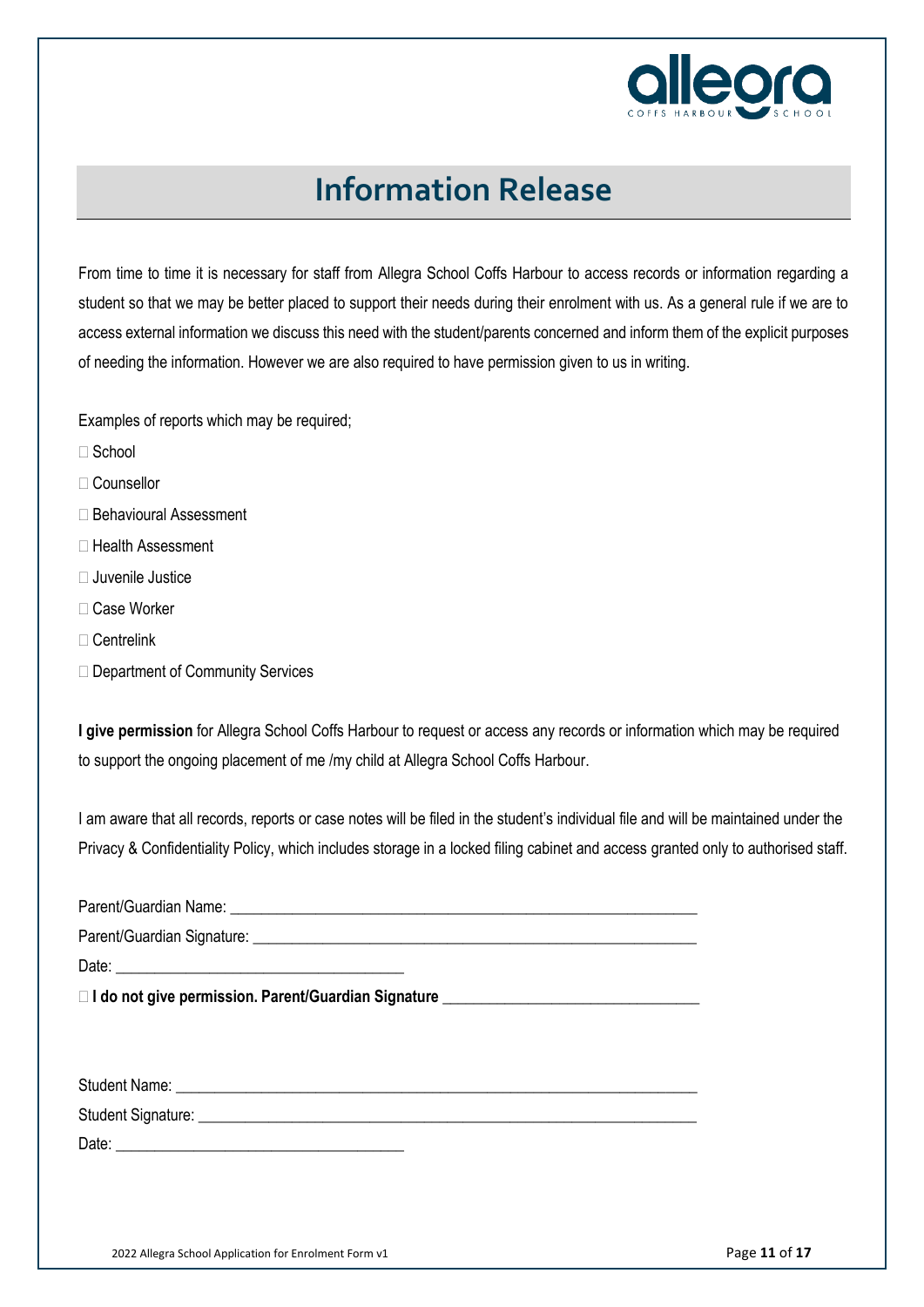

### **ICT Acceptable Use Agreement**

At Allegra School Coffs Harbour, I understand that I must use school ICT systems in a responsible way, to ensure that there is no risk to my safety or to the safety and security of the ICT systems and other users.

I understand that the school also has the right to take action against me if I am involved in incidents of inappropriate behaviour, that are covered in this agreement, when I am out of school and where they involve my membership of the school community (examples would be cyber-bullying, use of images or personal information).

I understand that if I fail to comply with this Acceptable Use Agreement, I will be subject to disciplinary action. This may include loss of access to the school network / internet, detentions, exclusions, contact with parents and in the event of illegal activities, involvement of the police.

#### **For my own personal safety:**

- I will use only my designated account to access the school ICT and network.
- I will not download, copy or distribute any illegal, offensive or inappropriate material content to any other person.
- I understand that the school will monitor access to and usage of the ICT network, devices and digital communications.

#### **I understand that everyone has equal rights to use technology as a resource and:**

- I understand that the school systems and devices are primarily intended for educational use and that I will not use them for personal or recreational use, unless I have permission.
- I will not try (unless I have permission) to make large downloads or uploads that might take up internet capacity and prevent other users from being able to carry out their work.
- I will not use the school systems or devices for on-line gaming, internet shopping, file sharing, or video broadcasting (eg YouTube), unless I have permission of a member of staff to do so.
- I will only use social media sites with permission and at the times that are allowed. This includes both school and personal devices.
- By signing this document, I acknowledge that I accept the above principles and guidelines and understand my responsibilities in using ICT whilst enrolled at Allegra School Coffs Harbour.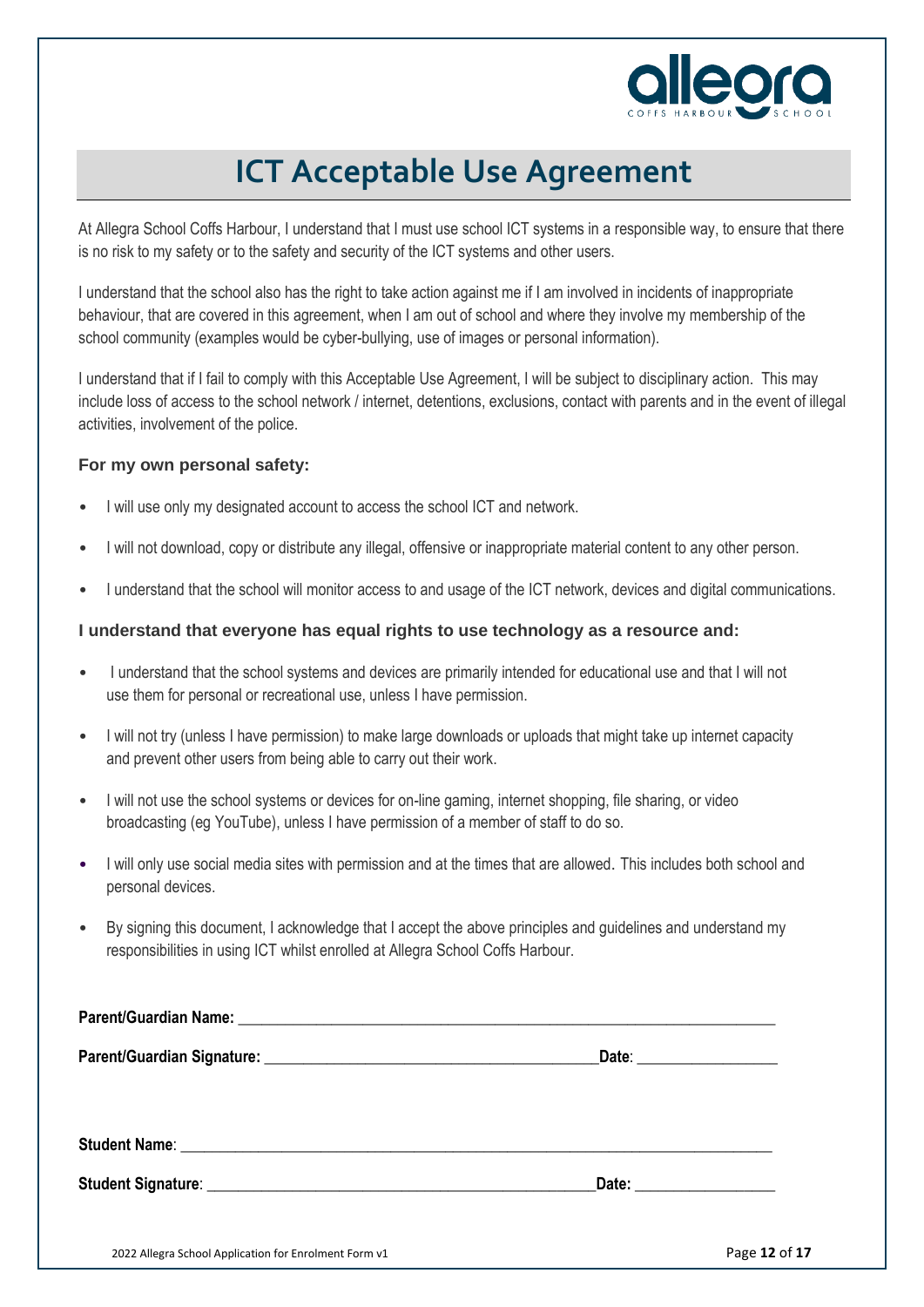

### **Movie Permission**

Films are a compulsory part of the Australian Curriculum for all students in New South Wales schools. Therefore, as part of our syllabus programming we anticipate showing a range of 'G,' 'PG,' 'M' and 'MA' rated films to students in Years 9 and 10.

You should be aware that movies with an 'M' or 'MA' rating are defined by the Commonwealth Censor as being recommended for mature audiences, 15 years and older. These movies typically include violence and adult themes.

If you do not wish your child to be involved in this activity the class teacher will provide alternate work that must be completed. If you wish to discuss the particular films involved, or you have any other concerns, please do not hesitate to contact the school.

**I give permission to my child to view films of a G, PG, M and MA Rating.**

Parent/Guardian Name: \_\_\_\_\_\_\_\_\_\_\_\_\_\_\_\_\_\_\_\_\_\_\_\_\_\_\_\_\_\_\_\_\_\_\_\_\_\_\_\_\_\_\_\_\_\_\_\_\_\_\_\_\_\_\_\_\_\_\_\_

Parent/Guardian Signature: \_\_\_\_\_\_\_\_\_\_\_\_\_\_\_\_\_\_\_\_\_\_\_\_\_\_\_\_\_\_\_\_\_\_\_\_\_\_\_\_\_\_\_\_\_\_\_\_\_\_\_\_\_\_\_\_\_

Date:

**I do not give permission.**

Parent/Guardian Name: **Example 2018** 

Parent/Guardian Signature: **Example 2018** 

Date:  $\Box$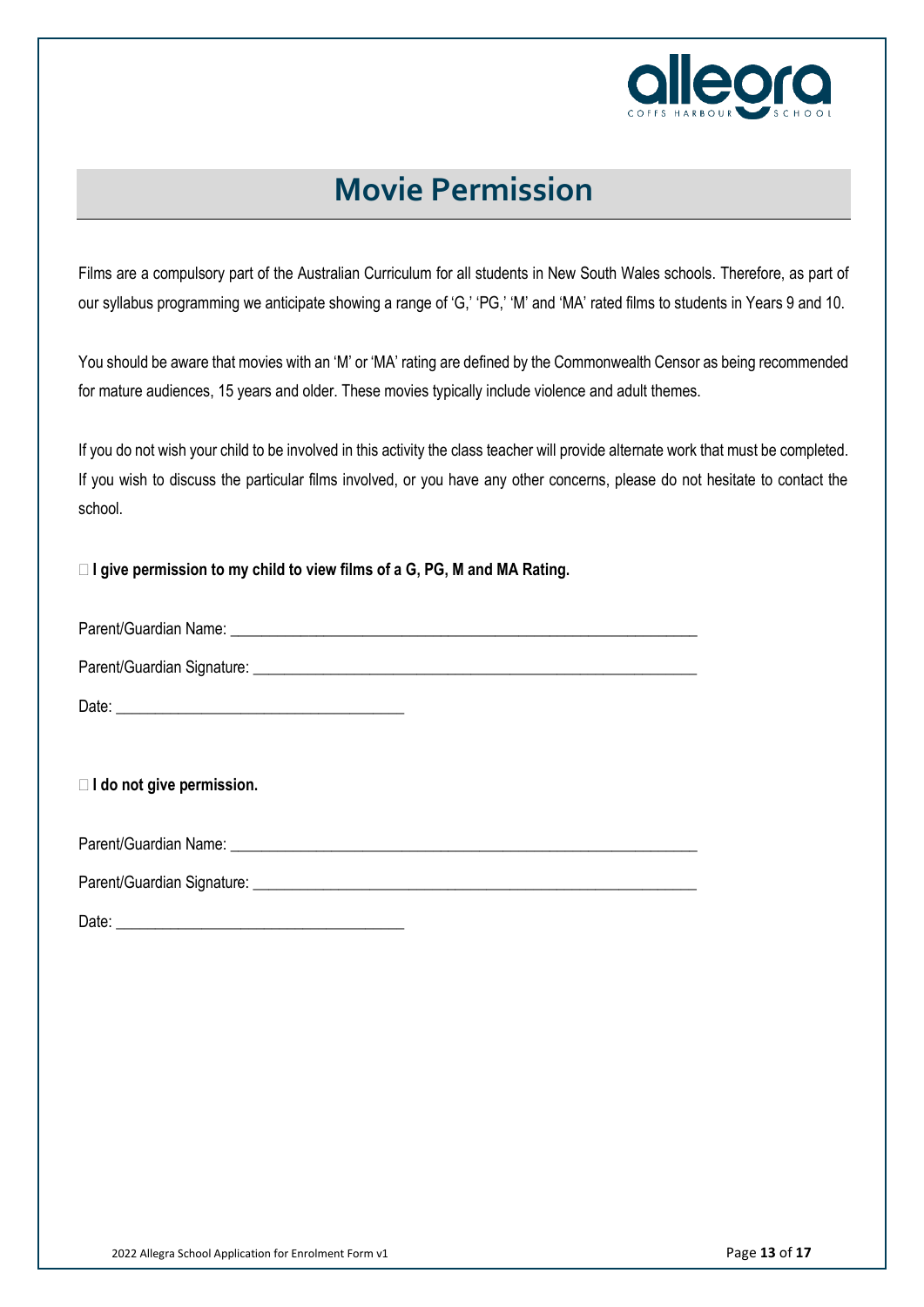

### **Publication Permission**

Allegra School Coffs Harbour will regularly promote activities and achievements either internally through staff newsletters or externally through the school newsletter or public media such as local newspaper, television news and digital media (e.g. the Allegra website and Facebook).

This promotion may include the use of the student's image, voice and either identified or unidentified samples of their work.

If a student is under the age of 16 we require parental consent to be able to use their image or voice. If a student is 16+ we are happy for them to sign the consent form but like to inform parents of the regulations around use of student images and opinions.

The points of importance are:

- Whenever a student is involved in photographs or opinions for publication we always ensure a staff member has approved the story and is present during the photography.
- We only ever have stories and use images that are appropriate and related to the learning environment.
- The school will take all care possible to ensure that any image or opinion is used for legitimate purposes but in the case of newspaper and television the image taken by them remains their property.

**I give permission with involvement in promotion of the learning environment, if the opportunity arises.**

Parent/Guardian Name: **Example 2018** 

Parent/Guardian Signature: \_\_\_\_\_\_\_\_\_\_\_\_\_\_\_\_\_\_\_\_\_\_\_\_\_\_\_\_\_\_\_\_\_\_\_\_\_\_\_\_\_\_\_\_\_\_\_\_\_\_\_\_\_\_\_\_\_

Date: \_\_\_\_\_\_\_\_\_\_\_\_\_\_\_\_\_\_\_\_\_\_\_\_\_\_\_\_\_\_\_\_\_\_\_\_\_

**I do not give permission.** 

Parent/Guardian Name: **Example 2018** 

| Parent/Guardian Signature: |  |
|----------------------------|--|
|                            |  |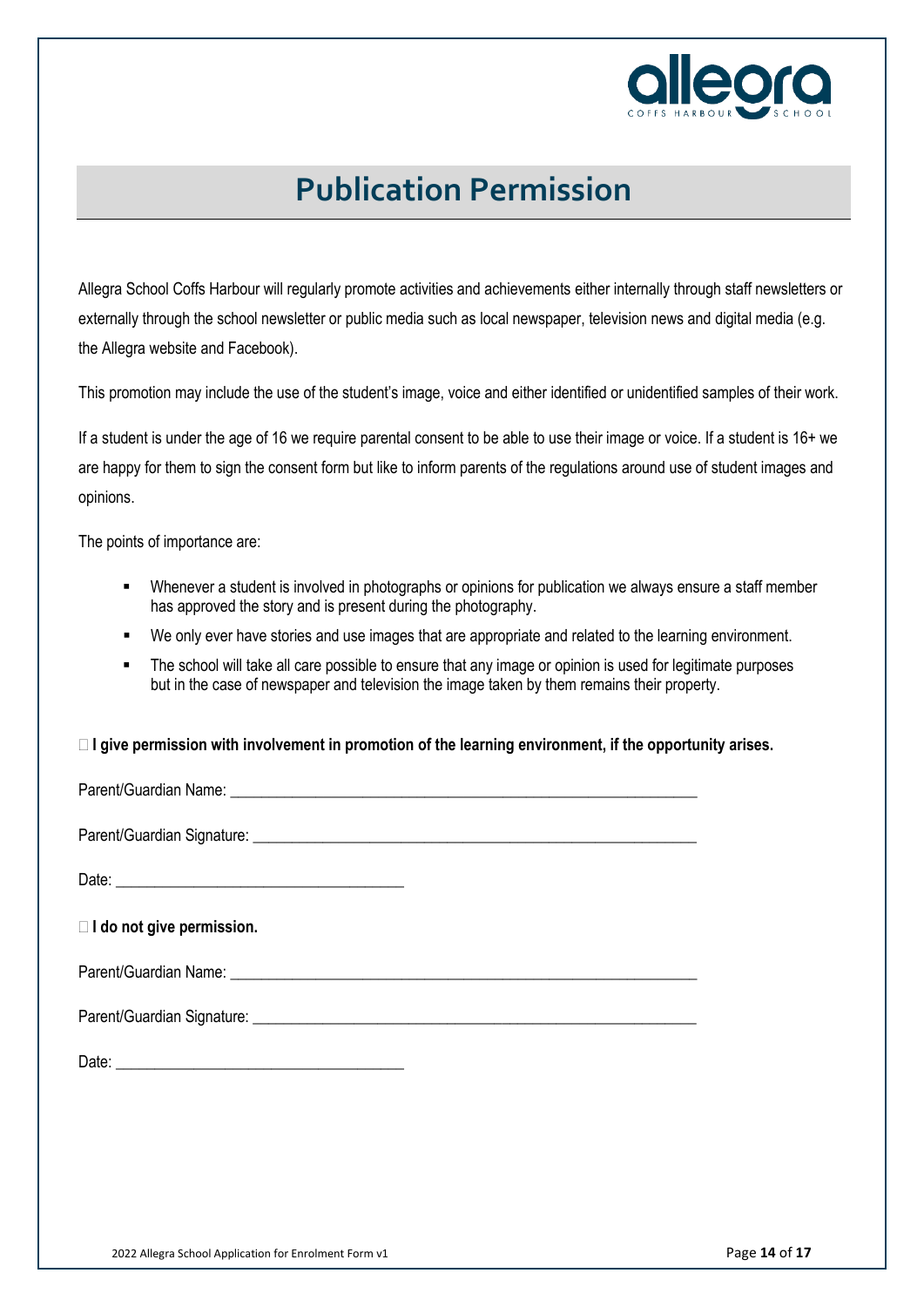

### **Local Learning Excursion**

Throughout the year we like to take the opportunity to take both impromptu and organised short excursions within the Coffs Coast Region. These excursions may aid in meeting subject outcomes and students learnings experiences. We would like to know that you support us in our ability to enhance learning by giving your permission for us to take your child on any excursions.

These local excursions may consist of, but are not limited to:

- $\Box$  A walk to the nearest sport grounds
- □ Workplace visits
- □ Reward days
- $\Box$  Regular trips to the library and gallery
- $\Box$  Bush walks
- □ Walks to various locations in the CBD

**I give permission for my child to participate in Local Learning Excursions.**

| I do not give permission. |  |
|---------------------------|--|
|                           |  |
|                           |  |
|                           |  |

As many locations are not accessible within walking distance, the Vehicle Travel Permission form must be completed as well.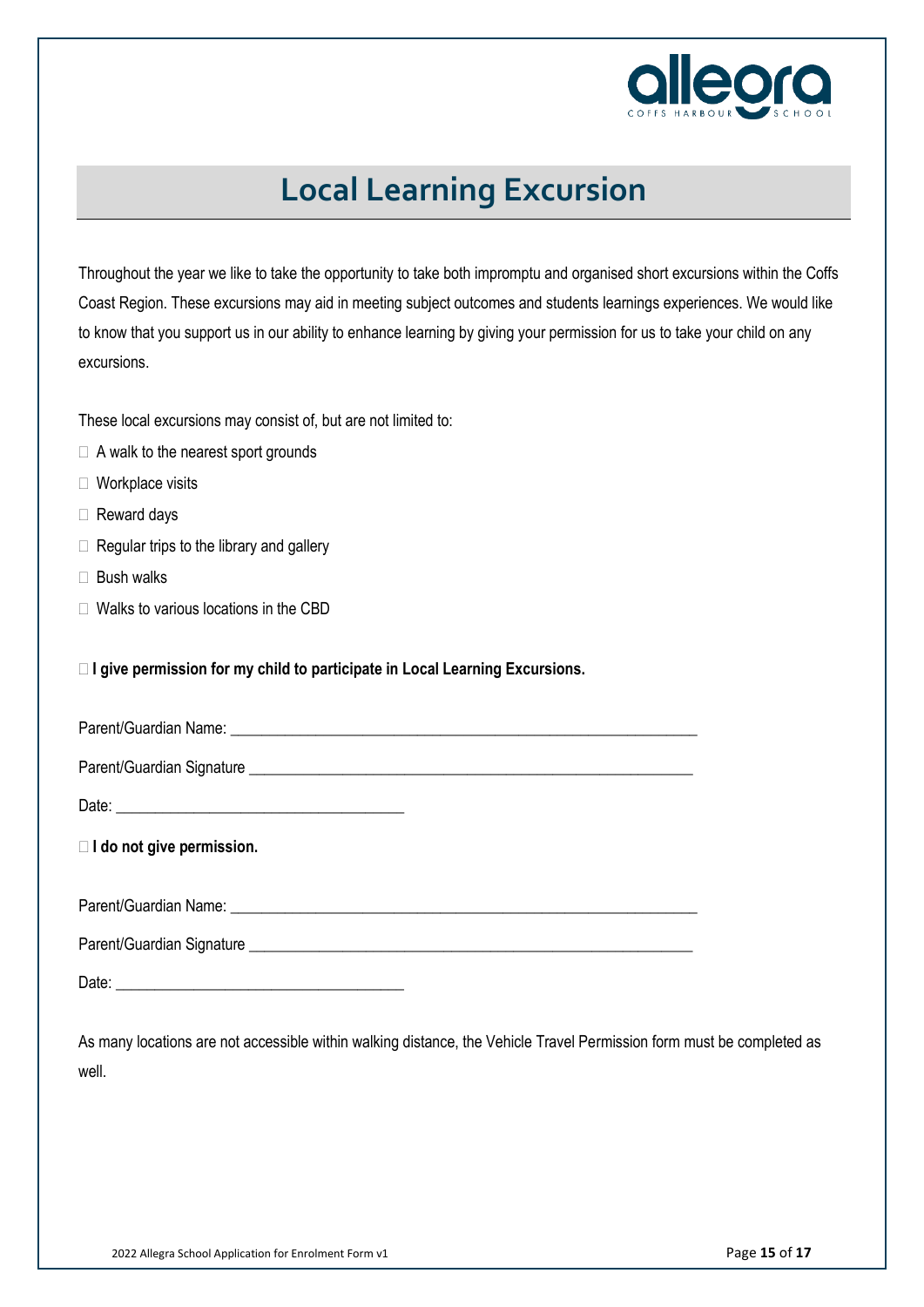

## **School Vehicle Travel Permission Form**

| Student's Name:<br>Year Level:<br>Date of Birth:<br><b>Travel Details</b><br>The following sections are to be completed if the student undertakes vehicle travel with the School.<br><b>School Bus</b><br><b>Public Transport (Bus/Train)</b><br>Taxi<br>Private-Teacher Transport<br>Private Parent-Transport<br>Acknowledgement<br>Prior to all travel, checks will include:<br>The proposed driver is licensed for the vehicle they will be driving and, if issued with a provisional<br>٠<br>licence, complies with relevant peer passenger conditions.<br>The proposed driver is not disqualified or suspended from driving; and is not subject to any<br>٠<br>impediments to his/her ability to drive a motor vehicle or other vehicle (as relevant).<br>The vehicle in which the student is to be transported is registered and covered by NSW compulsory<br>٠<br>third party insurance or interstate equivalent.<br>To the best of my knowledge the vehicle in which the student is to be transported is roadworthy,<br>٠<br>safe for normal road use and suitable for the work-related purpose to which it will be put.<br>The number of passengers will not exceed the number of seatbelts.<br>٠<br>I am not aware of anything in the background of the proposed driver that would preclude them from<br>٠<br>working with a student. I have advised that good safety practice is for the student to travel in the<br>back seat of the vehicle where possible.<br><b>Parent/Guardian or Caregiver Consent</b><br>I consent to my child undertaking vehicle travel and/or nominated supervisor/s as part of the learning<br>arrangements. | <b>Student Details</b> |
|----------------------------------------------------------------------------------------------------------------------------------------------------------------------------------------------------------------------------------------------------------------------------------------------------------------------------------------------------------------------------------------------------------------------------------------------------------------------------------------------------------------------------------------------------------------------------------------------------------------------------------------------------------------------------------------------------------------------------------------------------------------------------------------------------------------------------------------------------------------------------------------------------------------------------------------------------------------------------------------------------------------------------------------------------------------------------------------------------------------------------------------------------------------------------------------------------------------------------------------------------------------------------------------------------------------------------------------------------------------------------------------------------------------------------------------------------------------------------------------------------------------------------------------------------------------------------------------------------------------------------------------------------|------------------------|
|                                                                                                                                                                                                                                                                                                                                                                                                                                                                                                                                                                                                                                                                                                                                                                                                                                                                                                                                                                                                                                                                                                                                                                                                                                                                                                                                                                                                                                                                                                                                                                                                                                                    |                        |
|                                                                                                                                                                                                                                                                                                                                                                                                                                                                                                                                                                                                                                                                                                                                                                                                                                                                                                                                                                                                                                                                                                                                                                                                                                                                                                                                                                                                                                                                                                                                                                                                                                                    |                        |
|                                                                                                                                                                                                                                                                                                                                                                                                                                                                                                                                                                                                                                                                                                                                                                                                                                                                                                                                                                                                                                                                                                                                                                                                                                                                                                                                                                                                                                                                                                                                                                                                                                                    |                        |
|                                                                                                                                                                                                                                                                                                                                                                                                                                                                                                                                                                                                                                                                                                                                                                                                                                                                                                                                                                                                                                                                                                                                                                                                                                                                                                                                                                                                                                                                                                                                                                                                                                                    |                        |
|                                                                                                                                                                                                                                                                                                                                                                                                                                                                                                                                                                                                                                                                                                                                                                                                                                                                                                                                                                                                                                                                                                                                                                                                                                                                                                                                                                                                                                                                                                                                                                                                                                                    |                        |
|                                                                                                                                                                                                                                                                                                                                                                                                                                                                                                                                                                                                                                                                                                                                                                                                                                                                                                                                                                                                                                                                                                                                                                                                                                                                                                                                                                                                                                                                                                                                                                                                                                                    |                        |
|                                                                                                                                                                                                                                                                                                                                                                                                                                                                                                                                                                                                                                                                                                                                                                                                                                                                                                                                                                                                                                                                                                                                                                                                                                                                                                                                                                                                                                                                                                                                                                                                                                                    |                        |
|                                                                                                                                                                                                                                                                                                                                                                                                                                                                                                                                                                                                                                                                                                                                                                                                                                                                                                                                                                                                                                                                                                                                                                                                                                                                                                                                                                                                                                                                                                                                                                                                                                                    |                        |
|                                                                                                                                                                                                                                                                                                                                                                                                                                                                                                                                                                                                                                                                                                                                                                                                                                                                                                                                                                                                                                                                                                                                                                                                                                                                                                                                                                                                                                                                                                                                                                                                                                                    |                        |
|                                                                                                                                                                                                                                                                                                                                                                                                                                                                                                                                                                                                                                                                                                                                                                                                                                                                                                                                                                                                                                                                                                                                                                                                                                                                                                                                                                                                                                                                                                                                                                                                                                                    |                        |